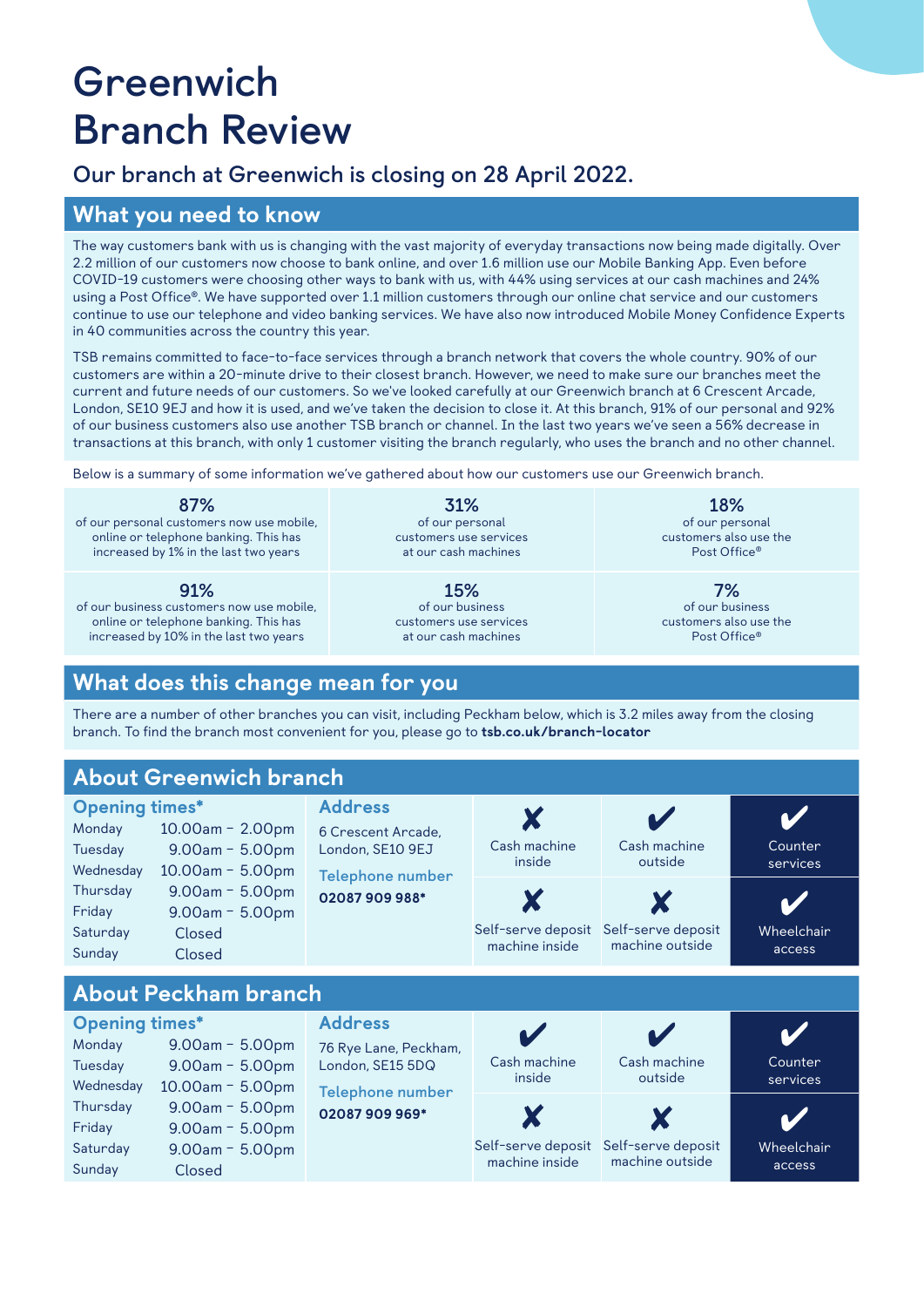### How to get to the closest branch

**No 14 minutes Yes Yes**

You can also use our Bethnal Green branch at 404 Bethnal Green Road, Bethnal Green, London, E2 0AH.

Broadband coverage is available in the surrounding area of the closing branch so you can bank online.

Travel information correct at time of print but can vary, please check for your convenience.

| Services at your Post Office®                                                                                                                                                                                                                                                       | Post Office <sup>®</sup> branches nearby                                                                             |                                       |  |
|-------------------------------------------------------------------------------------------------------------------------------------------------------------------------------------------------------------------------------------------------------------------------------------|----------------------------------------------------------------------------------------------------------------------|---------------------------------------|--|
| As a personal banking customer, you can use most<br>Post Office <sup>®</sup> branches to:<br>• Withdraw up to £200 if you have an ATM card.<br>· Withdraw up to £500 with a debit card.^<br>• Check your balance.<br>• Pay in cash and cheques to your account.                     | 261-267 Greenwich High Road,<br>Greenwich, London, Greater<br>London, SE10 8NE<br>0.4 miles from<br>Greenwich branch | Counter services<br>Wheelchair access |  |
| As a business banking customer, you can use most<br>Post Office <sup>®</sup> branches to:<br>· Withdraw cash using your business debit card.^<br>Check your balance.<br>• Pay in cash and cheques to your account.<br>• Exchange cash using the Post Office® Change Giving service. | 191 Trafalgar Road, London,<br>Greater London, SE10 9EQ<br>0.9 miles from<br>Greenwich branch                        | Counter services<br>Wheelchair access |  |

**^** Individual debit card cash machine withdrawal limits will apply. You may need to make multiple withdrawals to reach your card limit.

These are the closest Post Office® branches to our closing branch with wheelchair access. To find other Post Office® branches and check opening times and services, visit [tsb.co.uk/postoffice](http://tsb.co.uk/postoffice) Post Office® information correct at time of print, please check for your convenience. Post Office® is a registered trademark of Royal Mail.

#### Closest cash machines

Here are the closest free cash machines to our Greenwich branch.

• Under 0.1 miles, Tesco, Greenwich, Creek Road, Mariners Parade, London, Greater London, SE10 9SW • 0.2 miles, Waitrose, New Capital Quay, Greenwich, London, Greater London, SE10 9DD • 0.1 miles, NatWest, 2 Greenwich Church Street, London, Greater London, SE10 9BQ • 0.5 miles, Tesco, Creek Road, Deptford, London, Greater London, SE8 3BN • 0.2 miles, Sainsburys, 231 High Road, London, Greater London, SE10 8NB • 0.5 miles, Sainsburys, 12-14 Creek Road, Deptford, London, Greater London, SE8 3BN

#### We're here to help

We're here to support customers through the changes, especially those who would benefit from extra help with their banking. We'd encourage you to make sure you're set up to bank with us using one of the options below, so you can access your banking from home or elsewhere 24/7:

- Mobile Banking App visit [tsb.co.uk/mobile](http://tsb.co.uk/mobile) to download from your phone.
- Internet Banking visit [tsb.co.uk/online](http://tsb.co.uk/online) to create your account.
- Telephone Banking call  $03459758758$  to set up and bank over the phone.

We're now able to support you with many services without the need to visit a branch. If you would like help with any of these services, please get in touch. You can talk to us online at [tsb.co.uk/help](http://tsb.co.uk/help) or call us on 02087 909 988\*. Or if you'd prefer, we can book telephone, video or face-to-face appointments to talk through all the ways we can support you, including:

- Banking with a trusted friend or family member.
- Support with bereavement or caring for a relative.
- How to register for mobile, online and telephone banking.
- Business banking.

• Fraud prevention.

• The local Post Office® services available.

If we cannot offer you an alternative that meets your needs, we will help you switch to an alternative provider. You can find out more about all the ways you can bank with us in our handy guide at [tsb.co.uk/our-branches](http://tsb.co.uk/our-branches)